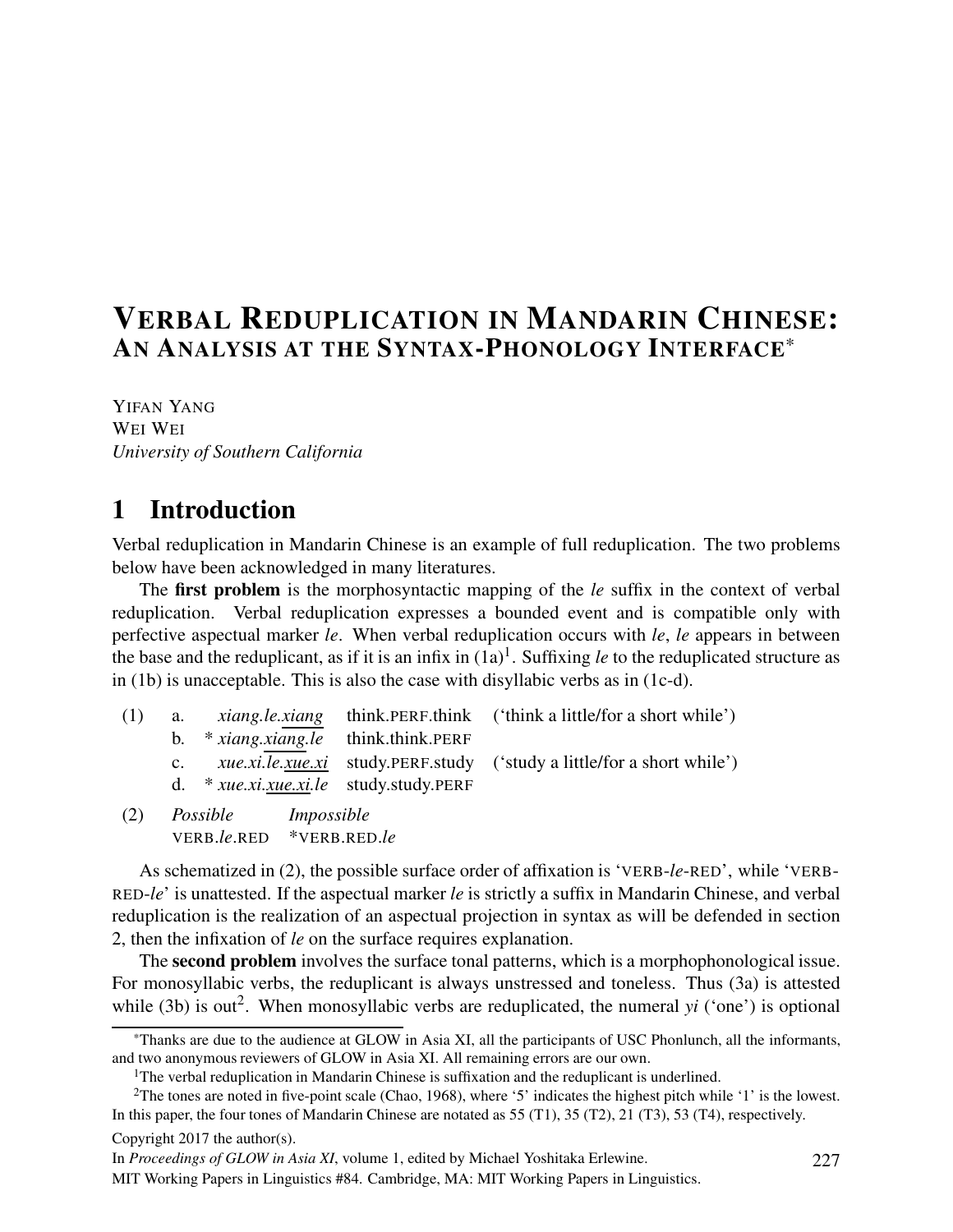between the base and the reduplicant; see (3c). In such case, however, the verbal reduplicant has a full tone. This is also the case with (3d) where the perfective *le* co-occurs with verbal reduplication. In this case, when the verb is monosyllabic, the *yi* 'one' is also optional. When the verb is disyllabic, however, the *yi* 'one' cannot occur.

| (3) |         | a. $\arctan^{53}$ .kan                   | look.look                                                     |
|-----|---------|------------------------------------------|---------------------------------------------------------------|
|     | $h_{-}$ | $*$ kan <sup>53</sup> .kan <sup>53</sup> |                                                               |
|     | c.      | kan <sup>53</sup> .yi.kan <sup>53</sup>  | look.one.look                                                 |
|     | $d_{-}$ | $\mathrm{kan}^{53}$ .lə.kan $^{53}$      | look.PERF.look                                                |
|     | e.      |                                          | $\text{kan}^{53}$ .lə.yi.kan <sup>53</sup> look.PERF.one.look |

The difference on surface tonal patterns is observed in Li and Thompson (1981) and Paris (2013), and Paris (2013) uses the tonal difference as a piece of evidence to argue that VV and V-yi-V have different syntactic structures<sup>3</sup>. Then the questions include 1) Does the tonal difference really indicate that VV, V-*le*-V and V-*yi*-V have distinct structures, only VV being genuine verb reduplication? 2) If they are actually derived from the same syntactic structure, what causes their different phonological patterns?

Further, for disyllabic verbs, the tonal patterns of ABAB and AB-*le*-AB have not been much discussed in previous studies. We will also extend our discussion to the disyllabic verbs, and give a comprehensive examination of various types of verbal reduplication in Mandarin Chinese. Since different variations of Mandarin may demonstrate different tonal patterns, our investigation mainly focuses on Beijing Mandarin.

This paper touches upon several issues that have not been well addressed in previous work, including the linear order of V-*le*-V, and the tonal patterns of A-*le*-A, ABAB, and AB-*le*-AB. We investigate these issues from both syntactic and phonological perspectives, providing new understanding of verbal reduplication in Mandarin Chinese. Though these issues are seemingly unrelated, we will show that the linear order can be attributed to an alignment constraint which is motivated by historical syntactic evidence, and the linear order will influence the metrical structure, and therefore the surface tonal patterns.

The paper is organized as follows. In section 2 we argue that verbal reduplication is a functional projection in synchronic Mandarin Chinese, while the 'verb-classifier' analysis, with the reduplicant being a verbal classifier, is problematic. Based on the diachronic evolutionary process, we propose a generalized alignment constraint to address the first problem. Section 3 spells out the proposal and further accounts for the issue of tones in Optimality Theory (OT) (Prince and Smolensky, 1993/2004). Section 4 is the summary.

# 2 The Syntax of Verbal Reduplication

In this section, we first discuss two syntactic analyses on verbal reduplication: the verbal classifier analysis and the diminutive/tentative aspect analysis. We then show three arguments in favor of the latter analysis. Finally, we present an account for the affixation problem based on the historical evidence and formalize the idea as an alignment constraint on the perfective aspect marker *le*.

 $3$ In this paper, we simply use 'V' when indicating a verb. When necessary, 'AA' is used to represent the reduplication of a monosyllabic verb while 'ABAB' is used to indicate the reduplication of a disyllabic verb.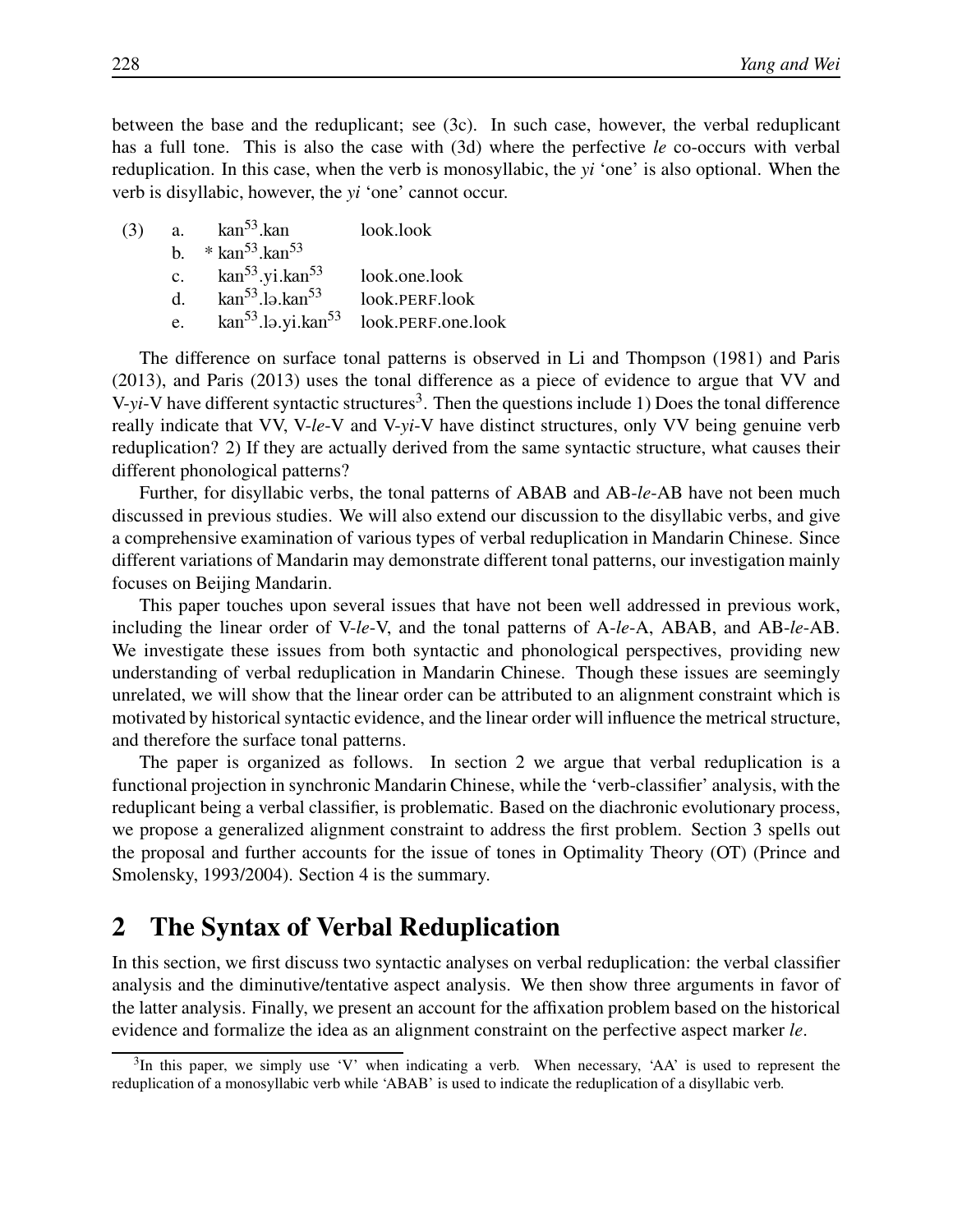#### 2.1 Two Morphosyntactic Analyses of Verbal Reduplication

In the verbal classifier analysis (Fan 1964, Zhu 1982, Xiong 2016), the second verb is not a copy of the stem, but a 'verbal classifier' counting the time of the action expressed by the stem verb. As shown in (4), the second verb first form a numeral classifier phrase with the numeral word *yi* 'one'. Then the phrase modifies the verb. Under this analysis, *le* is a suffix to the verb stem and the 'infixation' word order is due to the optional elision of the numeral word *yi* 'one'.



In the diminutive/tentative aspect analysis, the verb reduplication is the phonological realization of the diminutive/tentative aspect (cf. Chao 1968, Li and Thompson 1981, Smith 1991, 1994, among many others). We further propose that the diminutive/tentative aspect is a head feature which assigns quantity range to an aspectual head (cf. Borer, 2005a,b). The structure is represented in (5a). An alternative is to follow the split INFL structure and assume verb reduplication as an aspectual projection located among one of the layered aspect as in (5b) (cf. Tsai, 2008).



We are not going to compare (5a) and (5b) here, because both proposals crucially capture the functional property of verb reduplication and can account for the following evidence, in contrast to the 'verbal classifier' analysis.

#### 2.1.1 The Abstract Meaning of '*yi*-V'

In contemporary Mandarin Chinese, the numeral *yi* 'one' is optional in most cases. Thus, it is argued in the first analysis that the V-V form comes from V-*yi*-V with *yi*-V being the numeral classifier phrase and *yi* being omitted. However, the '*yi*-V' is different from other numeral quantifier phrases in Chinese such as *xia* or *hui* which both mean 'time'. The *yi* 'one' in '*yi*-V' has lost its meaning in counting actual occurrence of action and only has a vague meaning indicating a short while or small amount. In other words, it is a conventionalized usage which is correctly characterized as diminutive or tentative. Furthermore, the numeral in the so-called numeral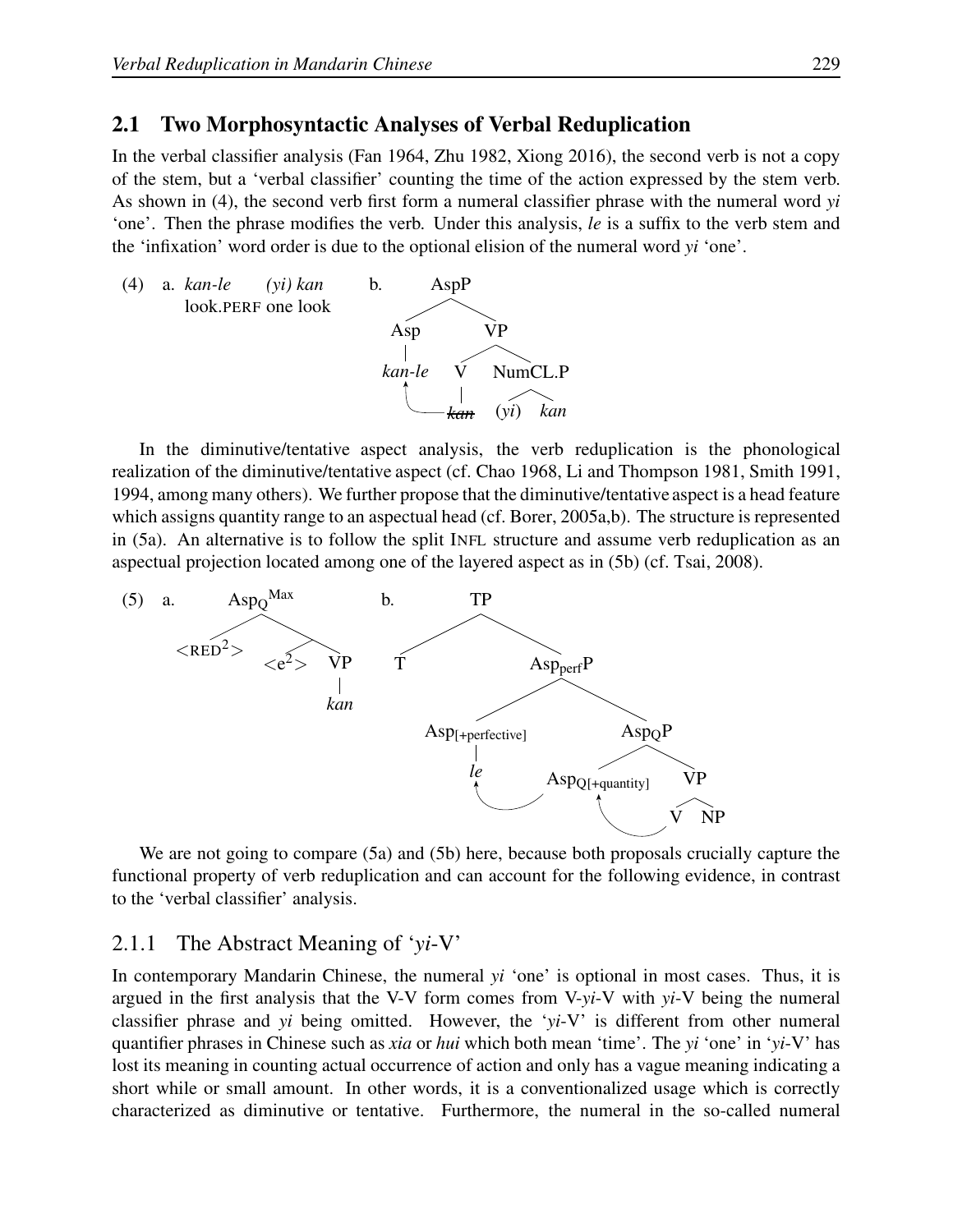classifier phrase of '*yi*-V' is restricted to *yi* 'one'. '*Yi*' cannot be replaced by other numerals such as \**kan san-kan* 'look three-look'. Therefore, we analyze '*yi*-V' as the realization of the functional projection of diminutive/tentative aspect, and *yi* is an optional morph without concrete meaning.

## 2.1.2 The reduplication of non-activity, non-volitional verbs

Descriptive grammars generalize that only activity and volitional verbs can be reduplicated to mean 'doing something for a little/a short while' (Chao 1968, Li and Thompson 1981, Zhu 1982 Smith 1991). However, the reduplication of achievement and stative verbs is acceptable, such as in (6)-(8). We have also obtained more examples with the following verbs: *si* 'die', *bing* 'be sick', *sha* 'kill', *xing* 'be surnamed', etc.

 $(6)$ she not love me, I then not can love.one.love her bu ai wo, wo jiu bu neng ai.yi.ai ta? 'Even if she doesn't love me, can't I love her for a little bit?'

(Q.Chen 2001, (25))

(7) Rang ta sheng.sheng xiaohai, jiu zhidao zuo muqin de ganku make her birth.birth baby, then know be mother DE hardship LE le. 'Let her try to give birth to a baby; she'll know the hardship of being a mother.'

(L.Chen 2005, (7))

(8) Deng renmen ba zhe-jian-shi wang.wang zai shuo ba. wait people BA this.CL.thing forget.forget then talk PARTICLE. 'Let's wait for people to forget this thing for a while and then talk about it.'

(L.Chen 2005, (11))

Such examples show that it is not the internal semantic properties that determine what kind of verbs can be reduplicated. On the one hand, such 'notorious flexibility' can be explained with the structure we adopt in (5). We assume that the lexical entries do not contain information about the aspectual features, and the aktionsart and argument structure are syntactically represented; thus, the lexical entry simply does not posit any restrictions. Moreover, as the diminutive/tentative aspect is a head feature assigning quantity range, given an appropriate context, much of the oddity from the verb reduplication can be overridden and the diminutive/tentative interpretation can be coerced. On the other hand, if the '(*yi*)-V' part is a numeral quantifier phrase, then it should not be compatible with stative or achievement verbs as above.

## 2.1.3 The Availability of Idiomatic Readings with Reduplication

Idiomatic reading provides another plausible argument against the verbal classifier analysis. The reasoning is that, when V-O idiom phrases are used with verbal classifiers like *san xia* 'three times', the verb phrases loses its idiomatic reading, and only literal meaning is available (Deng 2012). On the contrary, both literal and idiom meaning are possible in the reduplicated form. For instance, in (9) *bao fojiao* 'clasp Buddha's foot' is an idiom meaning 'make a last-minute effort'. With a verbal classifier in (10), only literal reading is possible. However, in (11), both literal and idiomatic interpretations are available.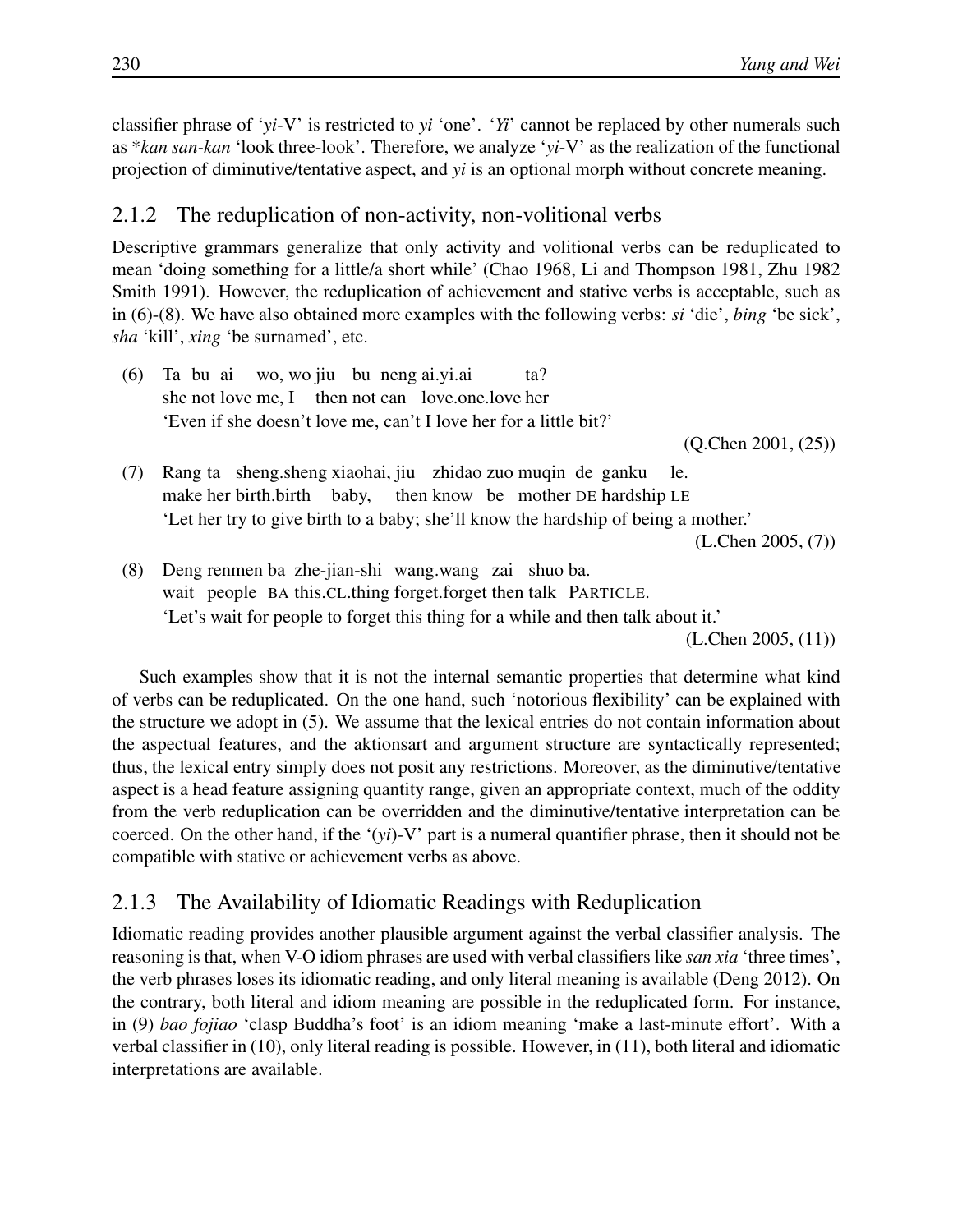- $(9)$ clasp Buddha.foot bao fo.jiao. Idiomatic reading: '*make a last-minute effort*' Literal reading: '*clasp pthe Buddha (statue's) foot*'
- $(10)$ he tests before clasp.PERF three.times Buddha.foot kaoshi qian bao.le san.xia fo.jiao. (Literal reading only)
- $(11)$ he tests before clasp.PERF.clasp Buddha.foot kaoshi qian bao.le.bao fo.jiao (Both literal and idiomatic reading possible)

If verb reduplication is treated structurally the same as verbal classifier, we do not expect the difference in interpretation between (10) and (11). On the other hand, we could explain the contrast with the assumption that VO idiomatic chunk is a constituent on certain level of syntactic representation. Verbal classifier takes up the complement position of the verb, and thus the object is in the specifier position, which does not form a constituent with the verb. The idiomatic reading is therefore not available with verbal classifier *xia* 'time'. By contrast, verb reduplication is a surface realization of a functional projection, and the verb and its object form a constituent in the base position, so the idiomatic reading is available in (11).

To summarize, the three arguments presented in this section indicate that verb reduplication is a highly grammaticalized form in modern Mandarin Chinese and it is better analyzed as a functional projection in syntax with reduplication being its morphosyntactic realization.

## 2.2 'V-*le*-V' Word Order as a Result of Historical Change

If the functional projection analysis for verb reduplication is adopted, then we may expect that the output is VERB-RED-*le* ('RED' represents 'reduplicant morpheme'), which is unattested (recall the schema in (2)). Thus, the functional projection analysis requires an account for the surface order of the *le* suffix which seems to be infixed between the stem and the reduplicant. We argue that the surface position of *le* results from an alignment constraint that requires *le* be adjacent to the verb stem, though violating LINEARITY.

The perfective marker *le* takes up the privileged position adjacent to the verb stem, and this is supported by the evidence from the grammaticalization of the perfective marker and the tentative/diminutive reduplication: *le* became a perfective suffix before the second V in 'V-*le*-V' is reanalyzed as a verb copy. We compare the grammaticalization processes based on the previous studies in (12).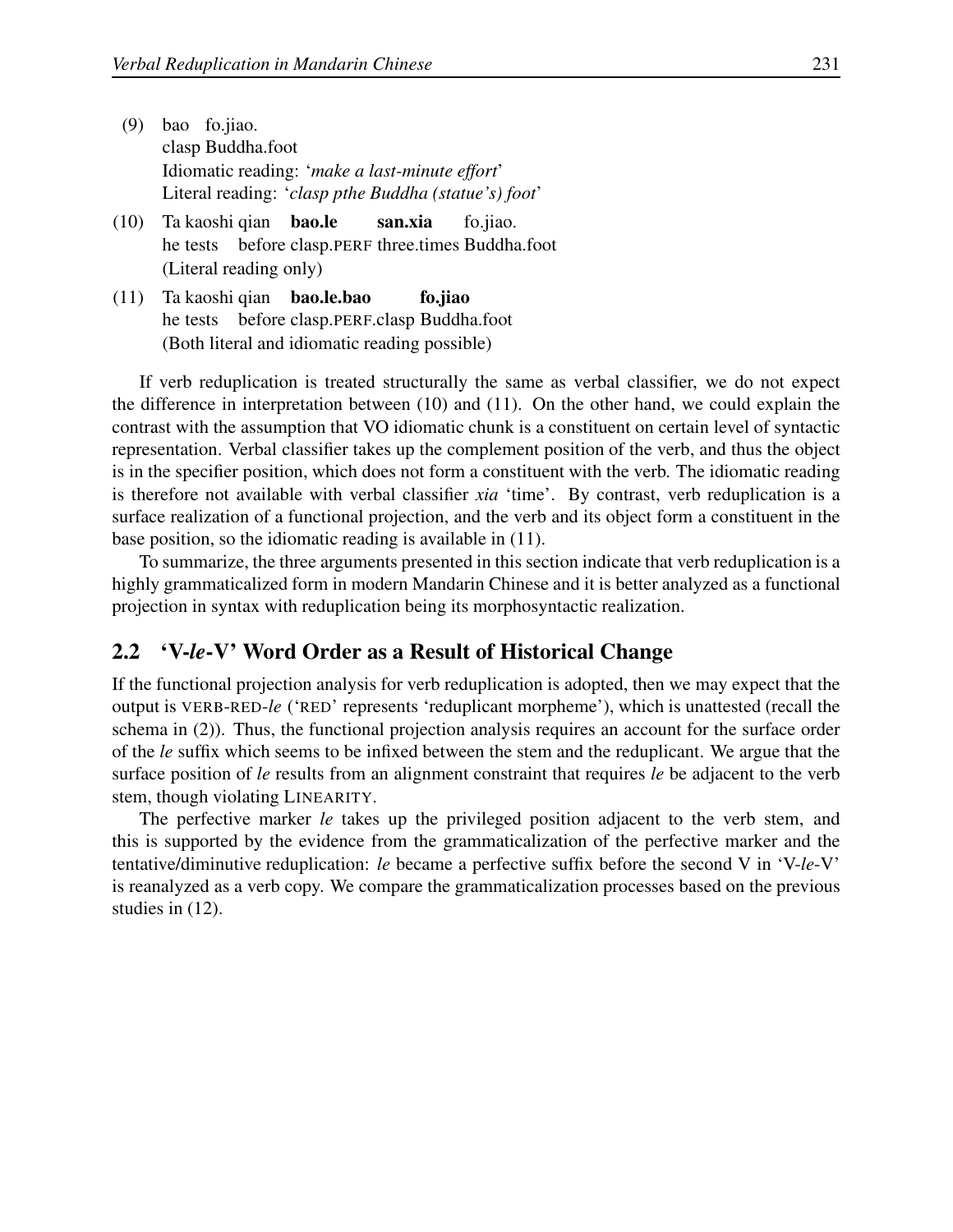

The key time point is that, when the suffix *le* was grammaticalized and became a suffix around  $13<sup>th</sup>$  century, the usage of V-*yi*-V had just appeared. The example in (13) from the 13<sup>th</sup> century shows that the numeral can be more than *yi* 'one'. Then the second verb *chui* 'blow' should be analyzed as a verbal classifier. However, such a sentence is not acceptable in modern Mandarin Chinese. As the numeral *yi* 'one' gradually lost its concrete meaning in counting, it is proposed that the verb reduplication is grammaticalized after  $14<sup>th</sup>$  century, indicated by the examples where *yi* is omitted.

(13) !"#\$%**!"""""#"""""!**&'()\*+,-./,012345678 ,,,,,,,,,,,,,… chui liang chui … blow two blow (Southern Song Dynasty, 13c; Unacceptable in Modern Chinese)

Therefore, synchronically there is a competition between the alignment of the suffix *le* and RED, but diachronically, *le* has taken the privileged position of being on the edge of verb stem before the second verb is reanalyzed from a verbal classifier to a copy. Based on this fact, we propose an alignment constraint to capture the priority of the suffix *le*, in the schema of Generalized Alignment (McCarthy and Prince, 1993):

(14) ALIGN(*le*, L, ROOT, R):

Assign a violation mark if the left edge of perfective marker *le* is not aligned with the right edge of the verbal root. (ALIGN-*le*: '*le*' must immediately follow a verbal root).

So far, we have discussed the syntax of verbal reduplication, and have argued that it is better viewed as the phonological realization of a functional head. Further, we propose a constraint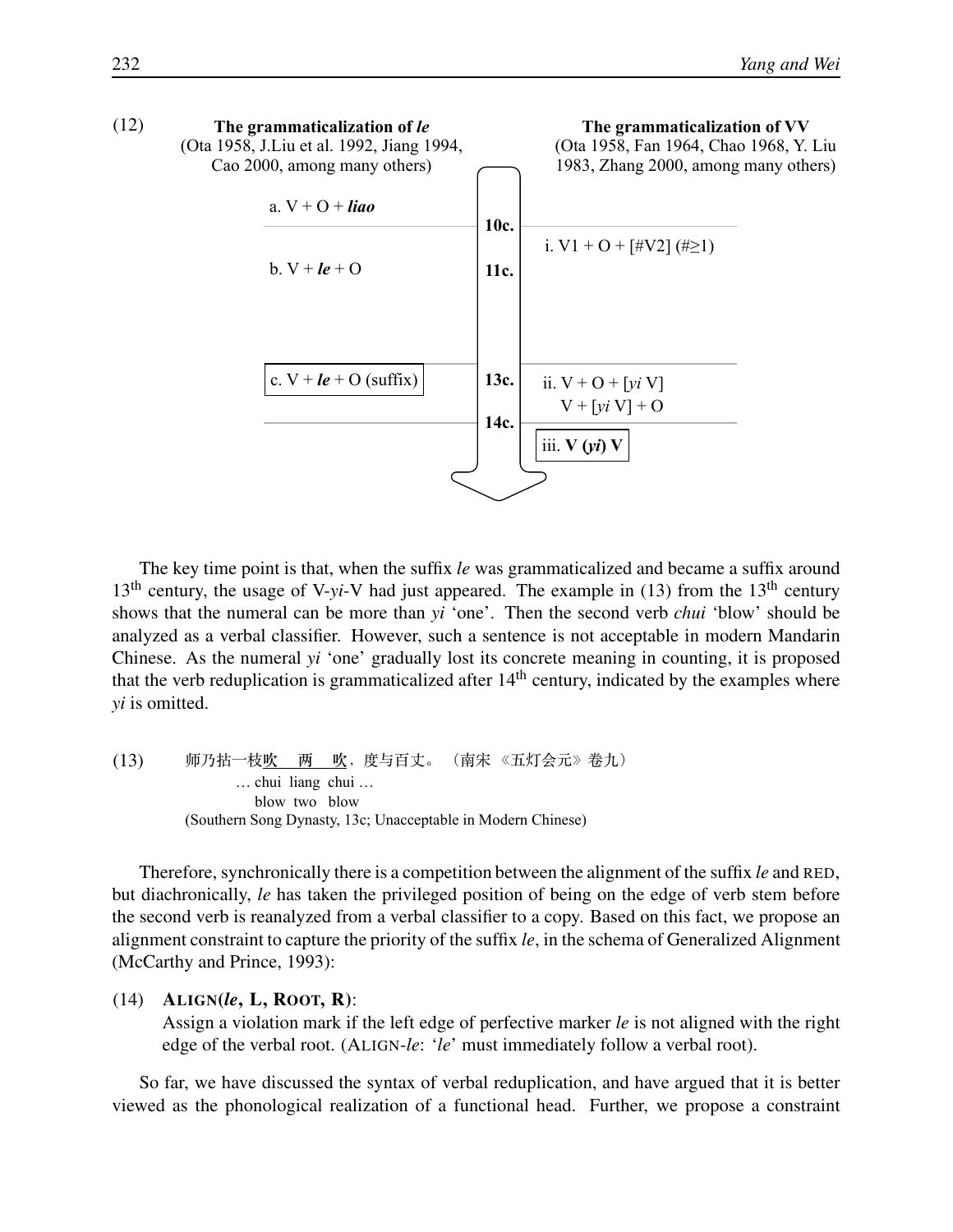that can interact with other phonological constraints and derive the correct surface linear order of verbal reduplication. In the following section, the problems of the linear order and the surface tonal patterns will be addressed in the framework of OT.

# 3 The Phonological Analysis of Verbal Reduplication

With the input 'Verb-RED-*le*' provided by syntax, as well as the alignment constraint motivated by historical evidence, this section shows how to generate the surface linear order of the morphemes (§3.1) and the surface tonal patterns (§3.2) by employing Base-Reduplicant Correspondence Theory (McCarthy and Prince, 1995) and the Dual Trochee (Duanmu 1999, 2007, 2014).

## 3.1 Deriving the Surface Shape and Linear Order

In Mandarin Chinese, all types of reduplication are full reduplication, which results from the high ranking of MAX-BR. In the meantime, the copied segments violate the constraint INTEGRITY, which should be dominated by MAX-BR. The definitions of the constraints are given in (15–16).

## (15) MAX-BR:

The segments in the base must be maximally preserved in the reduplicant (McCarthy and Prince, 1995).

#### (16) INTEGRITY:

Assign one violation mark for each segment in the input that has multiple correspondents in the output (McCarthy and Prince 1995, Struijke 2000).

In terms of the linear order, the proposed alignment constraint requires the perfective aspectual marker *le* immediately follow the verbal root, at the expense of LINEARITY(M). Therefore, there should be ALIGN- $le \gg$  LINEARITY(M). The definitions of the constraints are given in (17) and (18). Note that the constraint LINEARITY is modified and slightly different from the original definition in McCarthy and Prince (1995). This definition here follows the proposal of McCarthy (2003), which argues that all the constraints in OT should be categorically defined.

## $(17)$  LINEARITY $(M)$ :

If the linear order of the morphemes in the input is not kept in the output, assign a violation mark (cf. Lin 2015:853)

## (18) ALIGN(*le*, L, ROOT, R):

Assign a violation mark if the left edge of perfective marker *le* is not aligned with the right edge of the verbal root. (ALIGN-*le*: '*le*' must immediately follow a verbal root).

The tableaux in (19) and (20) illustrate the effects of the crucial rankings MAX-BR  $\gg$  INTEGRITY and ALIGN- $le \gg$  LINEARITY(M). For a monosyllabic verb /k<sup>h</sup>an/ ('look', 'read'), the optimal output is [k<sup>h</sup>an.lə.khan]. For a disyllabic verb, exemplified by /cyε.ci/ ('study'), the output is  $[eye.ceil]$  (the reduplicants are underlined).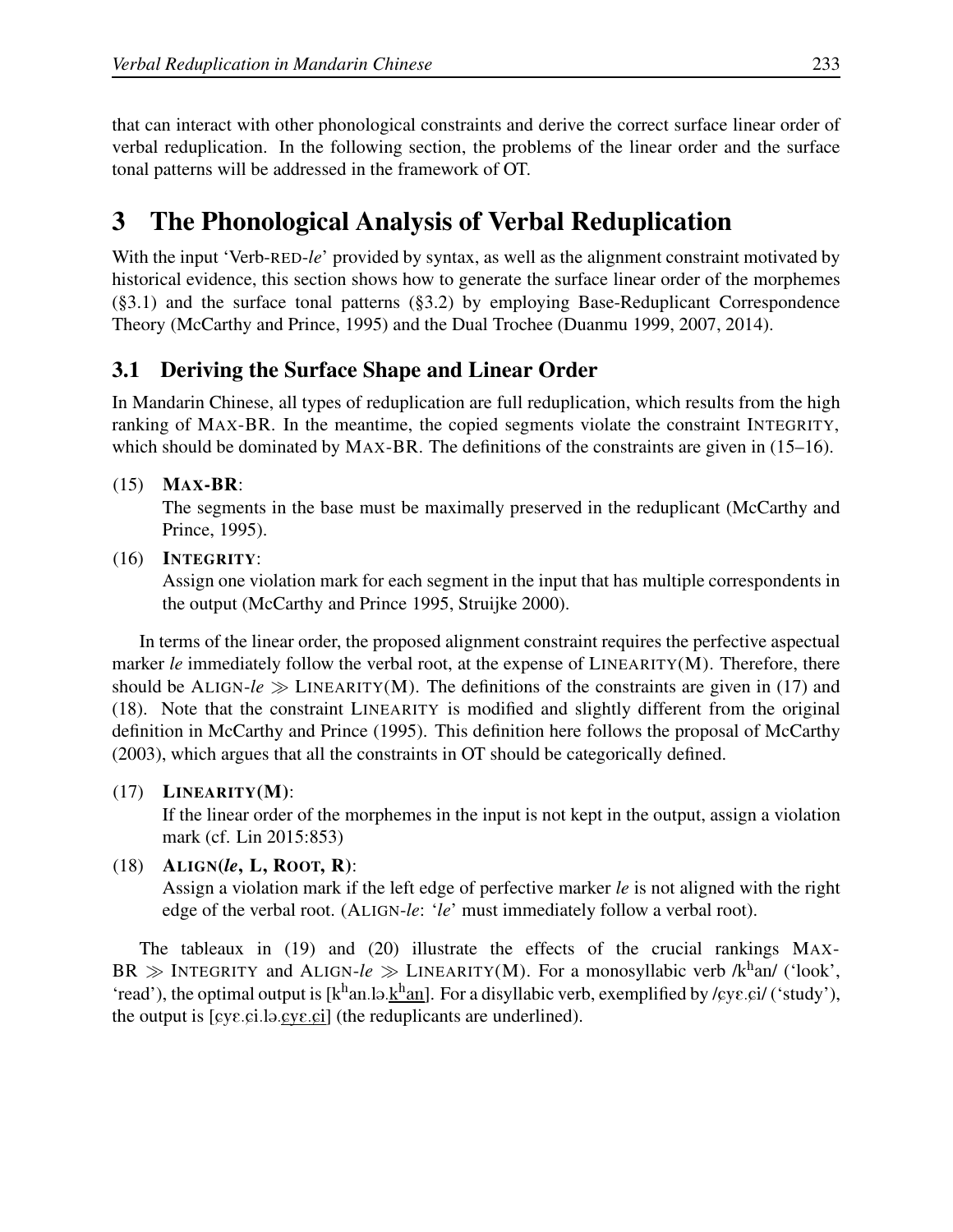|                | $1.101100$ , $1.0010$ , $1.010$ , $1.0010$ , $1.000$   |     |     |                                                                          |  |  |  |
|----------------|--------------------------------------------------------|-----|-----|--------------------------------------------------------------------------|--|--|--|
|                |                                                        |     |     | $k^{\text{h}}$ an-RED-le    ALIGN-le   MAX-BR   LINEARITY(M)   INTEGRITY |  |  |  |
|                | a. $\mathbb{R}$ k <sup>h</sup> an.lə.k <sup>h</sup> an |     |     |                                                                          |  |  |  |
| $\mathbf{b}$ . | k $^{\rm h}$ an.k $^{\rm h}$ an.lə $\parallel$         | 1 W |     |                                                                          |  |  |  |
| $\mathbf{c}$ . | k <sup>h</sup> an.lə.k <sup>h</sup> a                  |     | 1 W |                                                                          |  |  |  |

(19) Monosyllabic verb / $k<sup>h</sup>$ an/, 'look/read'

 $(20)$  Disyllabic verb / $\epsilon$ ve.ci/, 'study'

| $\epsilon$ ye. $\epsilon$ i-RED-le                  |    |    | ALIGN- $le \cdot$ MAX-BR   LINEARITY(M) $\cdot$ INTEGRITY |  |
|-----------------------------------------------------|----|----|-----------------------------------------------------------|--|
| a. $\otimes$ cyc.ci.lo.cyc.ci                       |    |    |                                                           |  |
| $\text{cyc.ci}.\text{cyc.ci}.\text{lo}$<br>b.       | 1W |    |                                                           |  |
| $\epsilon$ ye.ci.lə.cv $\epsilon$<br>$\mathbf{c}$ . |    | 2W |                                                           |  |

## 3.2 Deriving the Surface Tonal Patterns

#### 3.2.1 The Dual Trochee

In the following analysis, we follow Duanmu's (1999, 2007, 2014) proposal that Mandarin Chinese (as well as other variations of Chinese) has Dual Trochees, i.e. both moraic and syllabic trochee exist in Mandarin Chinese. Though some researchers have argued that there is no foot on the prosodic hierarchy of Mandarin Chinese (e.g. Li 2010, Zhang 2014), the surface tonal patterns of verbal reduplication demonstrate the necessity of foot structure and the utility of the Dual Trochee.

The main proposal of the Dual Trochee is that a heavy syllable forms a bimoraic trochee (M-foot), and a minimal word must be a disyllabic trochee (S-foot) (Duanmu, 1999). The well-formed trochee and bad foot structures are shown below (adapted from Duamu 2007:139)('( )'−foot boundary; boldface−stressed syllable/mora, i.e. foot head):

(21) The well-formed trochee (Dual Trochee)

| a. | $\sigma$<br>$\sigma$ ) | $b_{\cdot}$ | $($ $\sigma$<br>$\sigma$ ) | Syllabic foot |
|----|------------------------|-------------|----------------------------|---------------|
|    | $(\mu\mu)(\mu\mu)$     |             | $(\mu\mu)$ $\mu$           | Moraic foot   |
|    | heavy-heavy            |             | heavy-light                |               |

(22) Bad foot structures

| а. ( <b>о</b> | $\sigma$ )  | b. $\sigma$ | $\sigma$ )         | Syllabic foot |
|---------------|-------------|-------------|--------------------|---------------|
| $\mu$ $\mu$   |             |             | $\mu$ ( $\mu\mu$ ) | Moraic foot   |
|               | light-light |             | light-heavy        |               |

The wellformedness of the trochaic foot is in accordance with the well-known Weight-to-Stress Principle, given in (23) (Duanmu 2008:58). In (21), each foot, either moraic or syllabic, is trochaic, and the stressed syllable is heavy. In (22), however, these patterns are ill-formed since the stressed syllable in each foot is light, violating Weight-to-Stress Principle.

#### (23) Weight-to-Stress Principle:

A syllable is stressed iff it is heavy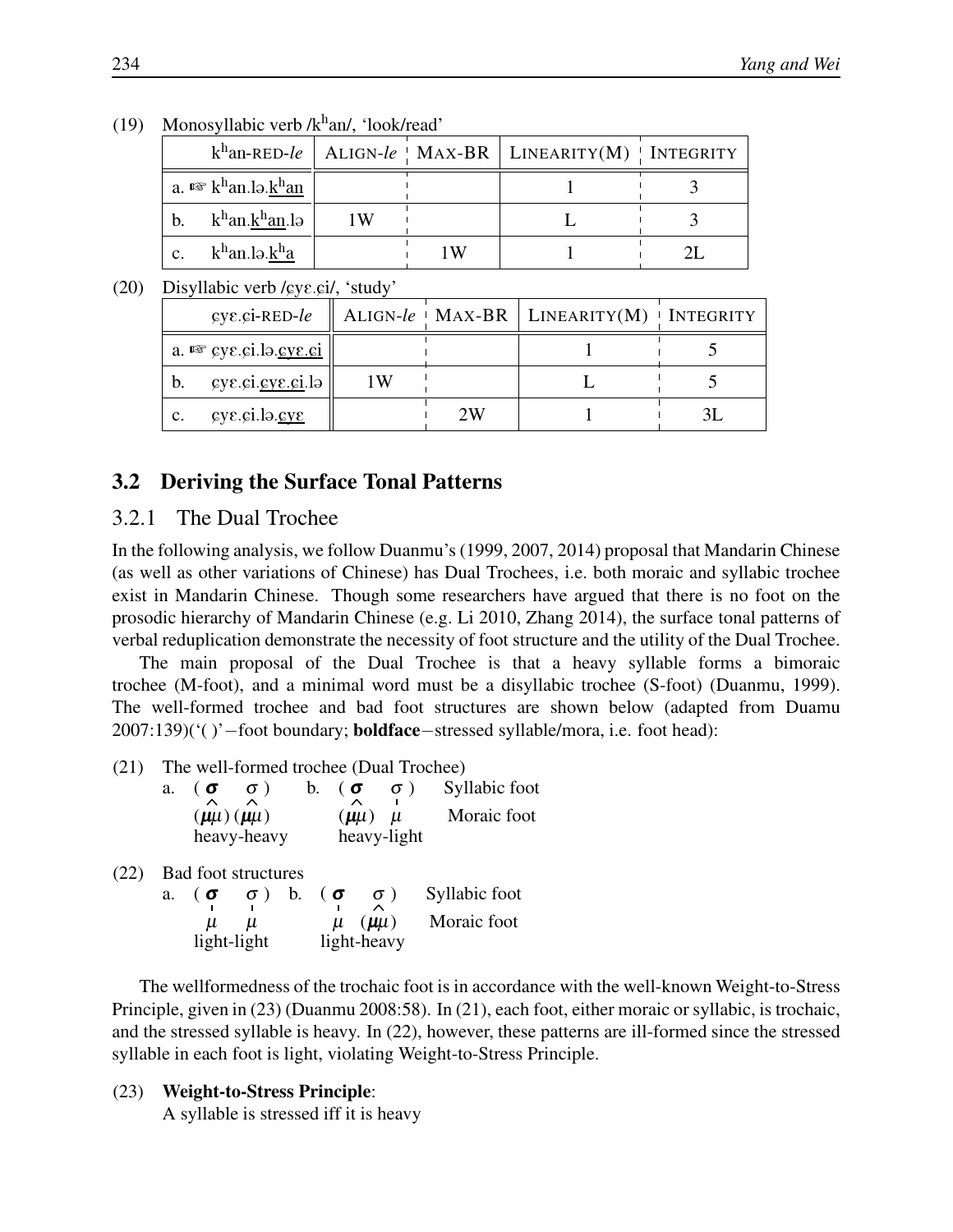#### 3.2.2 The Surface Tonal Patterns of Verbal Reduplication

Stress is closely related to tone. Duanmu (2007:249) proposes the Tone-Stress Principle:

#### (24) Tone-Stress Principle:

A stressed syllable can be assigned a lexical tone or pitch accent. An unstressed syllable is not assigned a lexical tone or pitch accent.

In Mandarin Chinese, it is a consensus that the tone of the base is copied in verbal reduplication (e.g. Yin 2008, Sui 2007), which is evidenced by tone sandhi. Look at the example below:

 $(25)$   $\sin^{21}$  + RED, 'think'

 $\sin^{21} \sin^{21} \rightarrow \sin^{35} \sin^{21} \rightarrow \sin^{35} \sin^{3} \theta$ *reduplication tone sandhi neutralization*

The tone of the base in (25) is copied, triggering tone sandhi (T3 + T3  $\rightarrow$  T2 + T3), and the output of verbal reduplication forms a disyllabic trochee. Based on the Tone-Stress Principle (Duanmu 2007:249), the second syllable (i.e. the reduplicant) in the trochaic foot is unstressed, and therefore toneless. The disyllabic trochee can be represented as (21b).

Nevertheless, when both reduplication and the perfective aspectual marker *le* come into the picture, the surface tonal pattern becomes different. Take *kan.le.kan* ('have watched/read a little bit') for example, even though the pitch of the reduplicant is less prominent than that of the base, the reduplicant still carries a lexical tone instead of being atonic, i.e.  $[k^{\text{h}}an^{53}l]$  instead of  $[k^{\text{h}}an^{53}].b.k^{\text{h}}an]$ . Further, one important property of the neutral tone is that its surface pitch contour is predictable based on its preceding syllable (Wang, 2004), and it is clear that the tone of the reduplicant *kan* is not the result of *le*. Several examples are given in (26) to illustrate the difference of tones between 'VERB+RED' and 'VERB+RED+*le*' 4 :

| THE WILL'S OF VEND TIME AND VEND TIME THE |                                            |                                                              |                   |  |  |  |
|-------------------------------------------|--------------------------------------------|--------------------------------------------------------------|-------------------|--|--|--|
| Tone of the base                          | VERB+RED                                   | $VERB+RED+l$                                                 | gloss of the base |  |  |  |
| T1(55)                                    | $[th$ in <sup>55</sup> .t <sup>h</sup> in] | $[th$ in <sup>55</sup> .lə.t <sup>h</sup> in <sup>55</sup> ] | 'listen'          |  |  |  |
| T2(35)                                    | $[tsan^{35}.tsan]$                         | $[tsan35.ls.tsan35]$                                         | 'taste'           |  |  |  |
| T3(21)                                    | $\lceil \sin^{35} . \sin \rceil$           | $\lceil \sin^{21} \cdot \ln \cdot \sin^{21} \rceil$          | 'think'           |  |  |  |
| T4(53)                                    | $[k^{\text{h}}an^{53}.k^{\text{h}}an]$     | $[khan53.lə.khan53]$                                         | 'look/read'       |  |  |  |

(26) The tones of 'VERB+RED' and 'VERB+RED+*le*'

When the verb is disyllabic, the tones of 'VERB+RED' and 'VERB+RED+*le*' are more complicated and have not been discussed much in the literature<sup>5</sup>. Though some work describes the tonal patterns of ABAB verbal reduplication, there is still no consensus. Li and Thompson (1981:30) describe disyllabic verbal reduplication as 'no phonological change', while Zhu (1982:26) claims that the tones on the last two syllables of ABAB verbal reduplication are neutralized. Our interview suggests that the *last syllable* of the disyllabic reduplicant is better

<sup>4</sup>The main purpose here is to illustrate the tonal pattern of the reduplicant. Although the marker *le* is underlyingly toneless, it can acquire surface tones in different contexts, such as a H tone when it is preceded by T3 ([ $\rm{cia}\rm{q}^{21}\rm{l}$ a- $\rm{cia}\rm{q}^{21}\rm{l}$ ], 'think'). Apart from this context, the maker *le* is always specified as a surface L tone, and we simply leave out the tone on *le*.

<sup>5</sup>An anonymous reviewer points out that AB-*le*-AB (a reduplicated disyllabic verb with a suffix *le*) is unacceptable. However, our field investigation shows that around 50% of the informants accept AB-*le*-AB. The inter-speaker variation in the judgement awaits further study.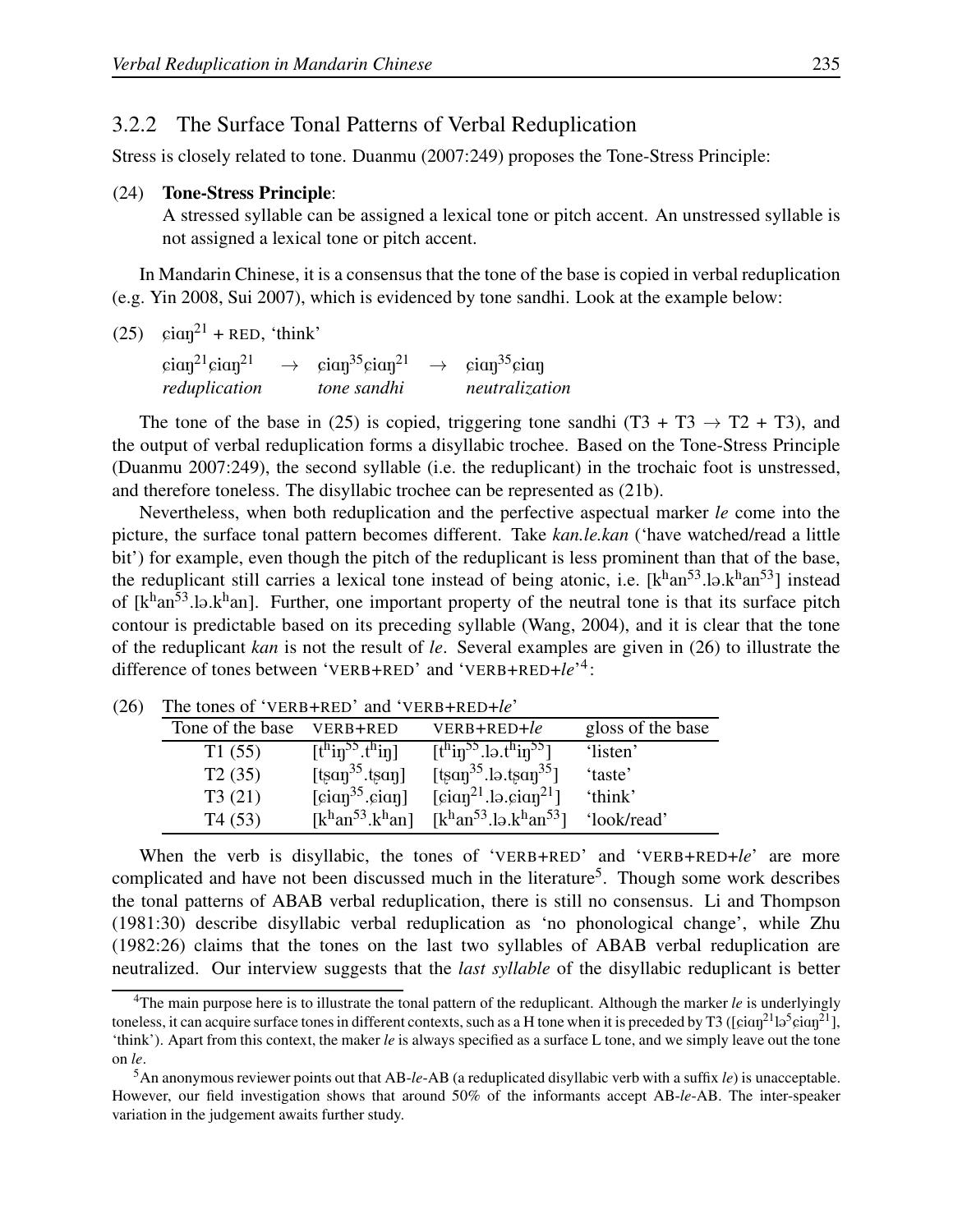analyzed as *unstressed*. Take *xue.xi* ([cye<sup>35</sup>.ci<sup>35</sup>], 'study') for example, the reduplicated form should be  $[cy\varepsilon^{35} \cdot \varepsilon^{35} \cdot \varepsilon^{35} \cdot \varepsilon^{35}]$ , where the last syllable is unstressed. Further, when the marker *le* co-occurs with the reduplicant, the surface form is  $[gy\epsilon^{35} \cdot \epsilon i^{35}]$ .  $gy\epsilon^{35} \cdot \epsilon i$ . This point can be proved by acoustic evidence. The waveform and the pitch contour of *xue.xi.le.xue.xi* produced in natural speech by a female native speaker of Beijing Mandarin are illustrated in (27).

(27) Pitch contour and waveform of *xue.xi.le.xue.xi* ( $[cy\epsilon, ci.1]$ ). $cy\epsilon, ci]$ )



Two things can be interpreted from the pitch contour in (27). First, the syllable [ $\wp\epsilon$ ] in the reduplicant still has a rising tone (T2), indicating that the tone of the base is copied and not neutralized. Second, the last syllable  $[\circ]$  surfaces as a falling tone, which suggests that it is neutralized and its surface pitch contour is influenced by the preceding syllable. This observation conforms to other experimental studies on neutral tone of Beijing Mandarin. In Lin and Yan (1980), the experiment shows that the surface pitch contour of a neutral tone will be falling when it follows T2. Moreover, the waveform in (27) also indicates that the last syllable is weak and therefore unstressed.

To sum up, despite the divergence of description in earlier work, our interview and acoustic data suggest that the last syllable is better treated as unstressed, monomoraic, and toneless (though it can still acquire a surface pitch contour from its preceding syllable). However, some informants feel that the last two syllables in ABAB and AB-*le*-AB can be unstressed, and we view this as contextual variation since the metrical pattern can be influenced by various factors, including speech rate, semantic and pragmatic focus, etc. We save the issue of variation for further research.

The patterns discussed above can be predicted by the interaction of some metrical constraints. The analysis is given in the following section.

#### 3.2.3 The Constraint-based Analysis

Since the unstressed syllable cannot be assigned a lexical tone (i.e. Tone-Stress Principle), a relevant constraint is used to illustrate this point (adapted from Lee-Kim (2016)):

 $(28)$  \*NON-HEAD/TONE (\*NON-HD/T): In a *syllabic* trochee, assign a violation mark for every non-head syllable that carries lexical tone.

This constraint is in conflict with MAX-TONE-BR, which requires the maximal preservation of the tone on the reduplicant. Further, the undominated constraint TROCHEE requires the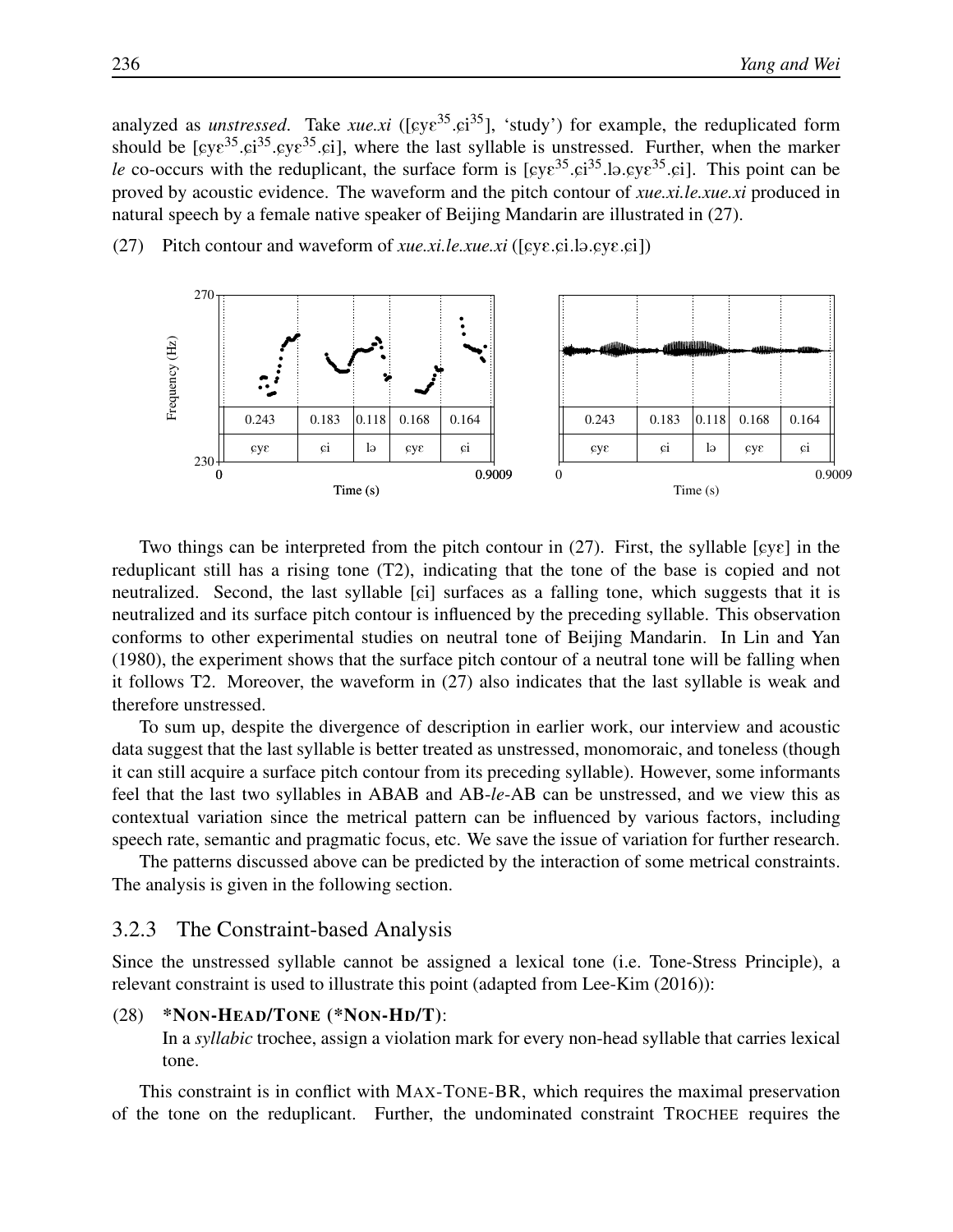output be trochaic and therefore the second syllable in a foot should be unstressed (non-head). Thus, the ranking TROCHEE, \*NON-HEAD/TONE  $\gg$  MAX-TONE-BR ensures that the candidate [kan<sup>53</sup>.kan<sup>53</sup>] is ruled out. The definitions of Trochee and MAX-TONE-BR are given below:

(29) TROCHEE (at both moraic and syllabic levels): The head of a foot is on the left (Duanmu 1999:8).

#### (30) MAX-TONE-BR:

Assign a violation mark for every red that has no corresponding tone to the base.

Another constraint that conflicts with MAX-TONE-BR is \*RED(T), which penalizes any copied tones:

#### $(31)$  \*RED(T):

There must be no tones in reduplicant (Yin  $2008:38$ ).<sup>6</sup>

With the constraints above, the tableau for the input  $/k<sup>h</sup>an<sup>53</sup>+RED/$  is given in (32). The constraint TROCHEE and the candidates that are not trochaic are not included in the following tableaux due to the limit of space. Further, the constraints that ensure the position of *le* and the shape of the reduplicant are also left out.

| $/k^{\text{h}}$ an <sup>53</sup> +RED/                                                                           | $*$ NON-HD/T   MAX-T-BR | $*RED(T)$ |
|------------------------------------------------------------------------------------------------------------------|-------------------------|-----------|
| $\sigma$ )<br>$($ $\sigma$<br>a. $\mathbb{R}$ $(\mu\mu)$ $\mu$<br>$k^{\rm h}$ an <sup>53</sup> k <sup>h</sup> an |                         |           |
| $(\sigma \quad \sigma)$<br>$(\mu\mu)$ $(\mu\mu)$<br>b.<br>$khan53 khan53$                                        | 1W                      | 1W        |

(32) *kan.kan* 'watch/read a little bit'

When both RED and the perfective marker *le* appear in the input, i.e.  $/k<sup>h</sup>an<sup>53</sup>$ -RED-la/, the metrification is different, and the surface tonal pattern can still be predicted by the same constraints. The tableau is shown below.

 ${}^{6}$ In Yin (2008), the constraint penalizes the copy of tonal features (H and L). For example, a falling tone on the reduplicant is treated as HL, which incurs two violations of the constraint. In the following tableau, as long as a tone is copied, be it a rising tone (LH) or falling tone (HL), one violation is marked for the sake of simplicity. Although the effect of \*RED(T) is not apparent in the following tableaux, we include this constraint since it can potentially account for variations. It is possible that \*RED(T) and MAX-T-BR are unranked, and therefore result in variations on tonal patterns.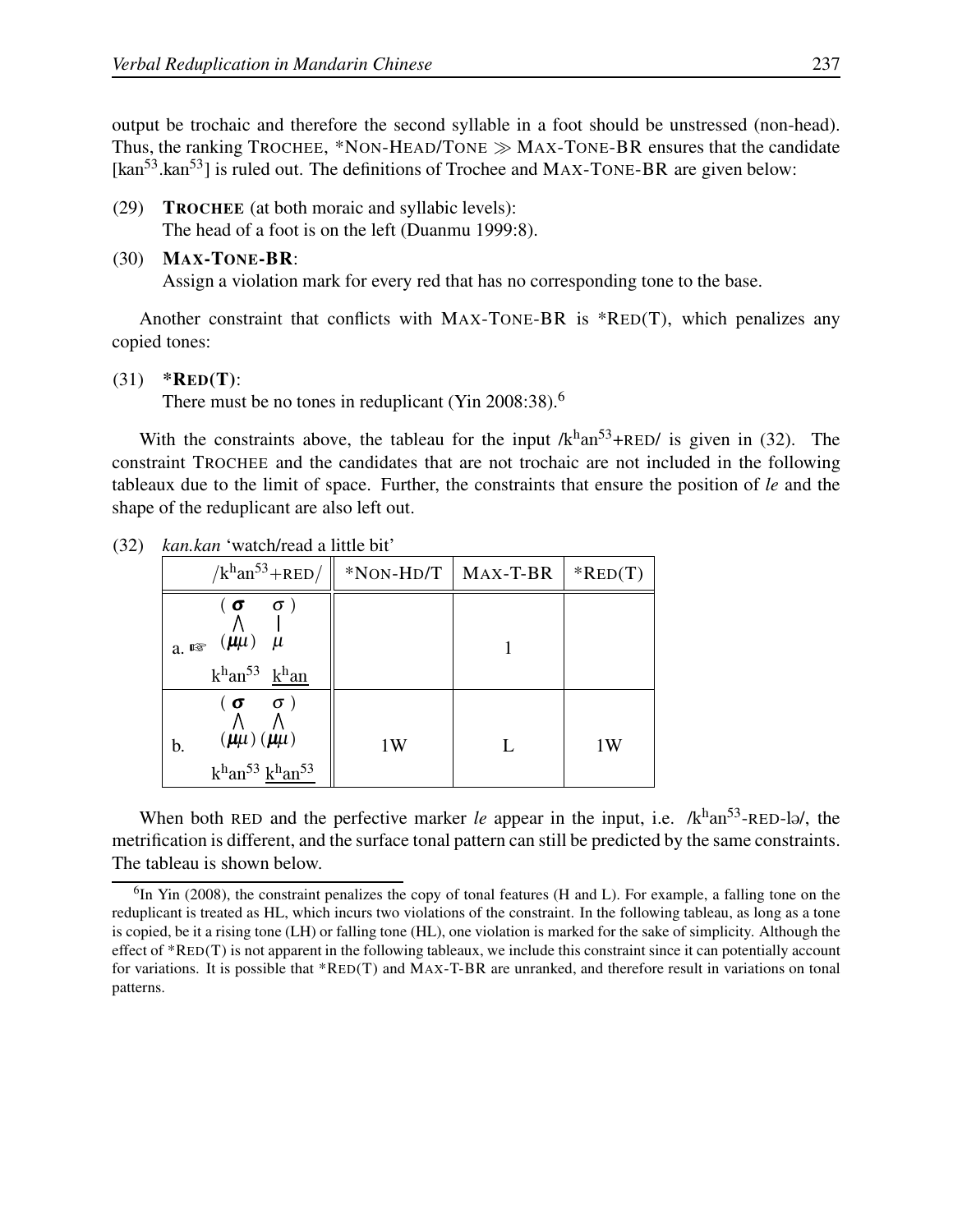| $/k^{\text{h}}$ an <sup>53</sup> -RED-lə/                                                                                                               | $*$ NON-HD/T   MAX-T-BR |    | $*RED(T)$ |
|---------------------------------------------------------------------------------------------------------------------------------------------------------|-------------------------|----|-----------|
| $(\sigma \quad \sigma) \quad \sigma$<br>a. $\mathbb{R}$ ( $\mu\mu$ ) $\mu$ ( $\mu\mu$ )<br>$k^{\rm h}$ an <sup>53</sup> lə $k^{\rm h}$ an <sup>53</sup> |                         |    |           |
| $(\sigma \quad \sigma) \quad \sigma$<br>$(\mu\mu)$ $\mu$ $\mu$<br>b.<br>$k^{\rm h}$ an <sup>53</sup> lə                                                 |                         | 1W |           |

(33) *kan.le.kan* 'have watched/read for a little while'

In (33a), the tone of the base is copied but not in (33b), violating MAX-T-BR. So far, the constraints have predicted that the second *kan* in *kan.kan* has a neutral tone while the second *kan* in *kan.le.kan* has a full tone. However, the reduplicant *kan* is less prominent than the base *kan*. We attribute this to the rhythmic pattern of a higher level of metrical structure. Since the whole output *kan.le.kan* can be viewed as a prosodic word, the first foot that contains a verb should be the head foot, which has greater prominence.

When the verbal base is disyllabic, exemplified by *xue.xi* ( $[cye^{35}.ci^{35}]$ , 'study'), the surface tonal patterns of ABAB and AB-*le*-AB can be predicted by the same ranking, shown in (34) and (35). Note that the tones of the base are protected by the positional faithfulness constraint MAX-TONE-ROOT, which is not included in the following tableaux.

| $\sqrt{\text{cyc}^{35} \cdot \text{ci}^{53} + \text{RED}}$                                                                                                                                                                                        | $*$ NON-HD/T | MAX-T-BR | $*RED(T)$ |
|---------------------------------------------------------------------------------------------------------------------------------------------------------------------------------------------------------------------------------------------------|--------------|----------|-----------|
| $(\sigma - \sigma)(\sigma - \sigma)$<br>$a_{\mu}$ as $(\mu\mu)(\mu\mu)(\mu\mu)$ $\mu$<br>$\epsilon y \epsilon^{35}$ $\epsilon i^{35}$ $\epsilon y \epsilon^{35}$ $\epsilon i$                                                                     |              |          |           |
| $(\begin{array}{ccc} (\sigma & \sigma) & \sigma & \sigma \\ \Lambda & \Lambda &   &   \end{array})$<br>$(\mu\mu)(\mu\mu)$ $\mu$<br>$\mu$<br>b.<br>$\epsilon y \epsilon^{35}$ $\epsilon i^{35}$ $\epsilon y \epsilon$<br>$\mathbf{c}$ <sub>i</sub> |              | 2W       | L         |
| $(\sigma - \sigma)(\sigma - \sigma)$<br>$(\mu\mu)$ $(\mu\mu)$ $(\mu\mu)$ $(\mu\mu)$<br>c.<br>$gy\epsilon^{35}$ $gi^{35}$ $gy\epsilon^{35}$ $gi^{35}$                                                                                              | 2W           |          | 2W        |

(34) *xue.xi.xue.xi* 'study a little bit'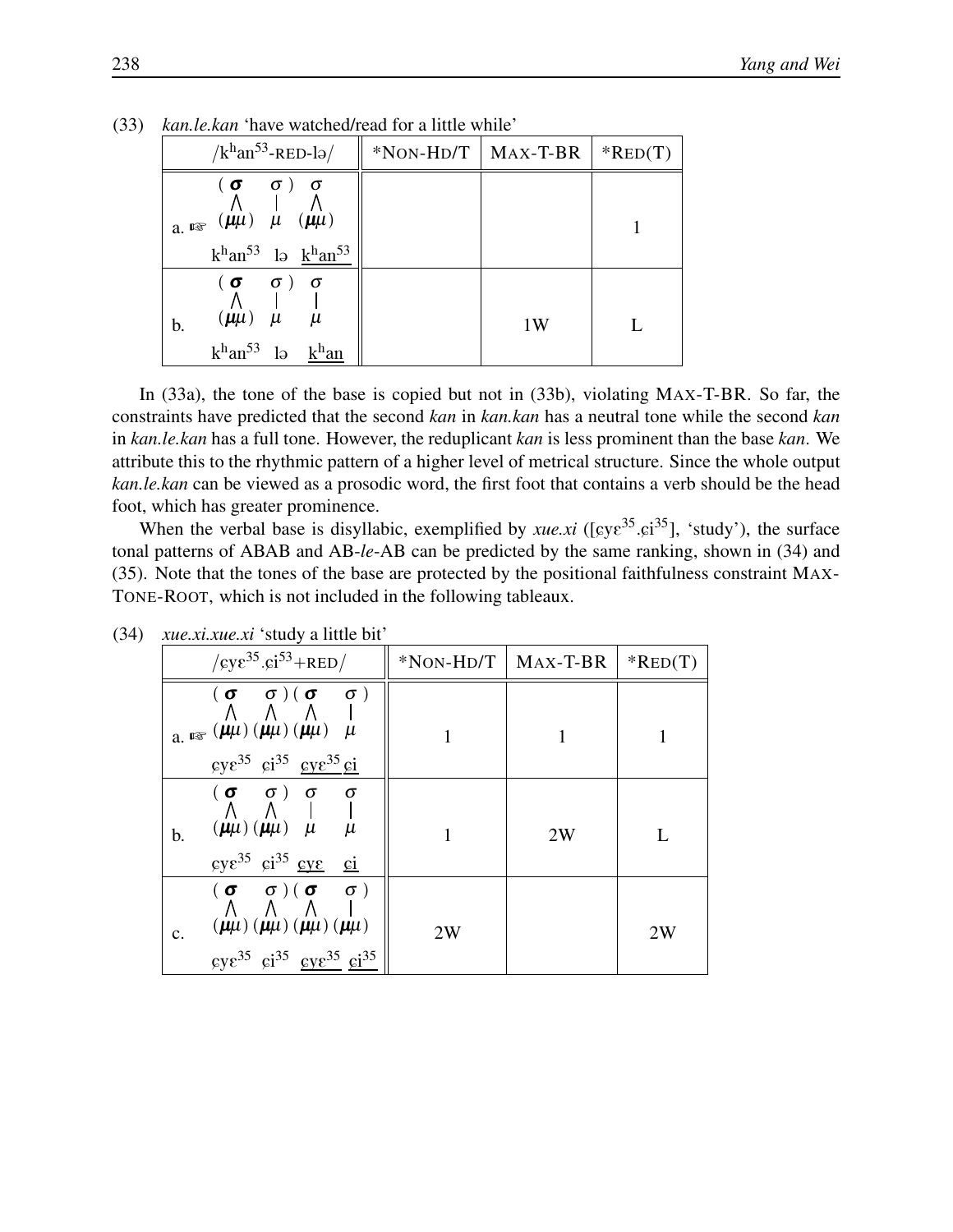| $\sqrt{\text{gy}\epsilon^{35}}\cdot \text{gi}^{53} + \text{RED} + \text{lo}$                                                                                                                                                                                                               |    | $*$ NON-HD/T   MAX-T-BR | $*RED(T)$ |
|--------------------------------------------------------------------------------------------------------------------------------------------------------------------------------------------------------------------------------------------------------------------------------------------|----|-------------------------|-----------|
| $\begin{array}{ccccc}\n\sigma & (\sigma & \sigma)(\sigma & \sigma)\\ \Lambda & \Lambda & \Lambda & \Lambda\n\end{array}$<br>$a_{\mu}$ as $(\mu\mu)(\mu\mu)$ $\mu$ $(\mu\mu)$ $\mu$<br>$\zeta y \zeta^{35}$ $\zeta i^{53}$ la $\zeta y \zeta^{35}$ $\zeta i$                                |    |                         |           |
| $\begin{array}{ccccc}\n\sigma & (\sigma & \sigma)(\sigma & \sigma)\\ \Lambda & \Lambda & \Lambda\n\end{array}$<br>$(\mu\mu) (\mu\mu)$ $\mu$ $(\mu\mu) (\mu\mu)$<br>$\mathbf b$ .<br>$\zeta y \zeta^{35}$ $\zeta i^{35}$ la $\zeta y \zeta^{35}$ $\zeta i^{35}$                             | 1W | L                       | 2W        |
| $(\begin{array}{cccccc} (\sigma & \sigma) & \sigma & \sigma & \sigma \\ \Lambda & \Lambda & \vert & \vert & \vert & \vert \end{array}$<br>$(\mu\mu)(\mu\mu)$ $\mu$ $\mu$<br>$\mu$<br>c.<br>$\text{cyc}^{35}$ $\text{ci}^{35}$ $\frac{1}{2}$<br>$\mathcal{C}V\mathcal{E}$<br>C <sub>1</sub> | 1W | 2W                      |           |

(35) *xue.xi.le.xue.xi* 'have studied for a little while'

Before closing the section, two more issues should be mentioned. First, recall the example in (4). The tonal pattern of *kan.yi.kan* is the same as *kan.le.kan*, and the metrical structure of *kan.yi.kan* is the same as the one shown in (33a). We claim that the tonal difference between  $k<sup>h</sup>an<sup>53</sup>$ . $k<sup>h</sup>an$  and  $k<sup>h</sup>an<sup>53</sup>$ .yi. $k<sup>h</sup>an<sup>53</sup>$  does not mean they have different syntactic structures. Instead, both 'RED' and '*yi*-RED' can be viewed as the realization of the delimitative/tentative functional head, and they are free variations, since there is no semantic distinction.

Second, though A-*yi*-A (e.g. *kan.yi.kan*, 'look.one.look') is perfectly acceptable and has the same tonal pattern as A-*le*-A, our field investigation shows that none of the informants can accept \*AB-*yi*-AB (e.g. \**xue.xi.yi.xue.xi*, '\*study.one.study'). Studies on verb reduplication that have noticed this phenomenon give the explanation that perhaps the structure is too long and thus not permissible. However, the form AB-*le*-AB is acceptable, though it has the equal length to \*AB-*yi*-AB. We attribute this to the size restriction of prosodic word of Mandarin Chinese.

In a natural production experiment by Guo (2016), 99.74% of the identified prosodic words are less or equal to four syllables. Moreover, various researchers also suggest four syllables could be the maximal size of Mandarin prosodic words<sup>7</sup> (e.g. C.Zhang 2000, Deng et al. 2007, Wang 2008, etc.). Therefore, we propose a hypothesis about the size of Mandarin prosodic word:

- (36) 1. Mandarin has lexical stratification, and the size restriction of prosodic word can be different for native words and loan words<sup>8</sup>;
	- 2. In terms of the native words, the maximal size of a prosodic word does not exceed four syllables.(\* $PRWD_{\text{native}} > 4\sigma$ )

Under this hypothesis, even though either RED or *yi*-RED can be used to realize the delimitative/tentative aspectual head, only RED can be selected when the verb is disyllabic

<sup>&</sup>lt;sup>7</sup> According to Li (2010:167), a prosodic word in Chinese *'should contain at least one syllable with full tone*  $\dots$ *and the affixes, together with the stem that they attach to.*'

<sup>&</sup>lt;sup>8</sup>See Itô and Mester 1999, 2001 for the discussion of lexical stratification; see Kim (2012) for the lexical stratification in Mandarin. Kim (2012) mentions three main types of loan words in Mandarin, i.e. Japanese graphic loans, semantic loans and alphabetic loans, among which the alphabetic loans are the least restricted in terms of prosodic word size.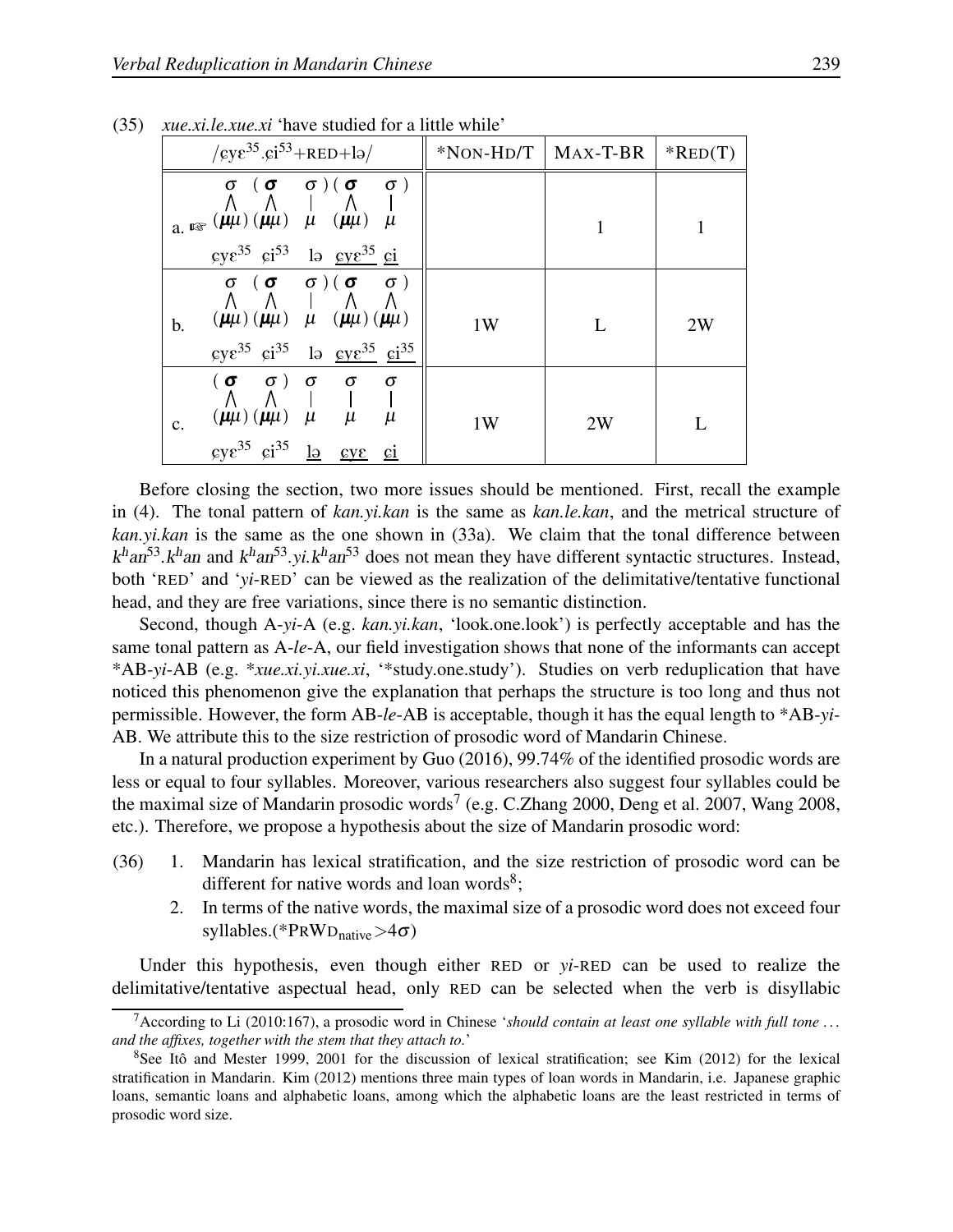(i.e. *xue.xi.xue.xi*) since the form \**xue.xi.yi.xue.xi* is too long as a prosodic word, violating \*PRWD<sub>native</sub>>4 $\sigma$ . In contrast, though the output *xue.xi.le.xue.xi* also violates the size restriction, the perfective aspectual marker *le* must be realized under the pressure of high-ranked REALIZEMORPHEME, which requires that every morpheme must have some exponence (Walker, 2000). In other words, though both RED and *yi*-RED are the exponents of the aspectual functional head, only RED can be realized when the verb is disyllabic while either of them can be realized when the verb is monosyllabic, due to the size restriction proposed above. As a hypothesis, we do not include many details here, and we leave the size restriction of Chinese prosodic word as an open question.

# 4 Summary

In this paper, we focus on two issues of verbal reduplication when it co-occurs with the perfective marker *le* in Mandarin Chinese, i.e. 1) the surface order of affixation and 2) the various tonal patterns of the reduplicated forms. We developed on the previous argument that verb reduplication is an aspectual functional projection in syntax and cannot be analyzed as a verbal classifier structure and it is the generalized alignment constraint ALIGN-*le*, justified on the ground of diachronic processes, that determines the output order of 'VERB-*le*-RED'. Also, the linear order influences the surface metrical structure, giving rise to the attested surface tonal patterns, which can be derived by a set of metrical and tonal constraints in the framework of OT.

Finally, several issues still need further investigation. First, not all the informants accept AB-*le*-AB, and the across-speaker variation on the acceptability should be further tested and modeled. Second, some Mandarin speakers with southern dialect background can accept the order ABAB-*le* (while rejecting AA-*le*), which is not acceptable by most Beijing Mandarin speakers. The examination of different variations can help us better understand the syntax and phonology of verbal reduplication in Mandarin Chinese.

# References

- Borer, Hagit. 2005a. *Structuring Sense Volume 1: In Name Only*. New York: Oxford University Press.
- Borer, Hagit. 2005b. *The Normal Course of Events*. New York: Oxford University Press.
- Chao, Yuen-Ren. 1968. *A Grammar of Spoken Chinese*. Berkeley, CA: University of California Press.
- Chen, Limin. 2005. Lun dongci chongdie de yufa yiyi. [On the grammatical meaning of verb reduplication]. *Zhongguo Yuwen* 2:110–122.
- Chen, Qianrui. 2001. Dongci Chongdie de qingzhuang tezheng jiqi tide diwei [The situational features of Chinese verb reduplication and its aspectual status]. *Zhongguo Yuwen* 2:48–56.
- Deng, Dan, Feng Shi, and Shinan Lv. 2007. Duration analysis of quadric-syllabic prosodic word in Putonghua. *Shijie Hanyu Jiaoxue [Chinese Teaching in the World]* 4:48–56.
- Duanmu, San. 1999. Metrical structure and tone: Evidence from Mandarin and Shanghai. *Journal of East Asian Linguistics* 8:1–38.
- Duanmu, San. 2007. *The Phonology of Standard Chinese (2nd edn)*. New York: Oxford University Press.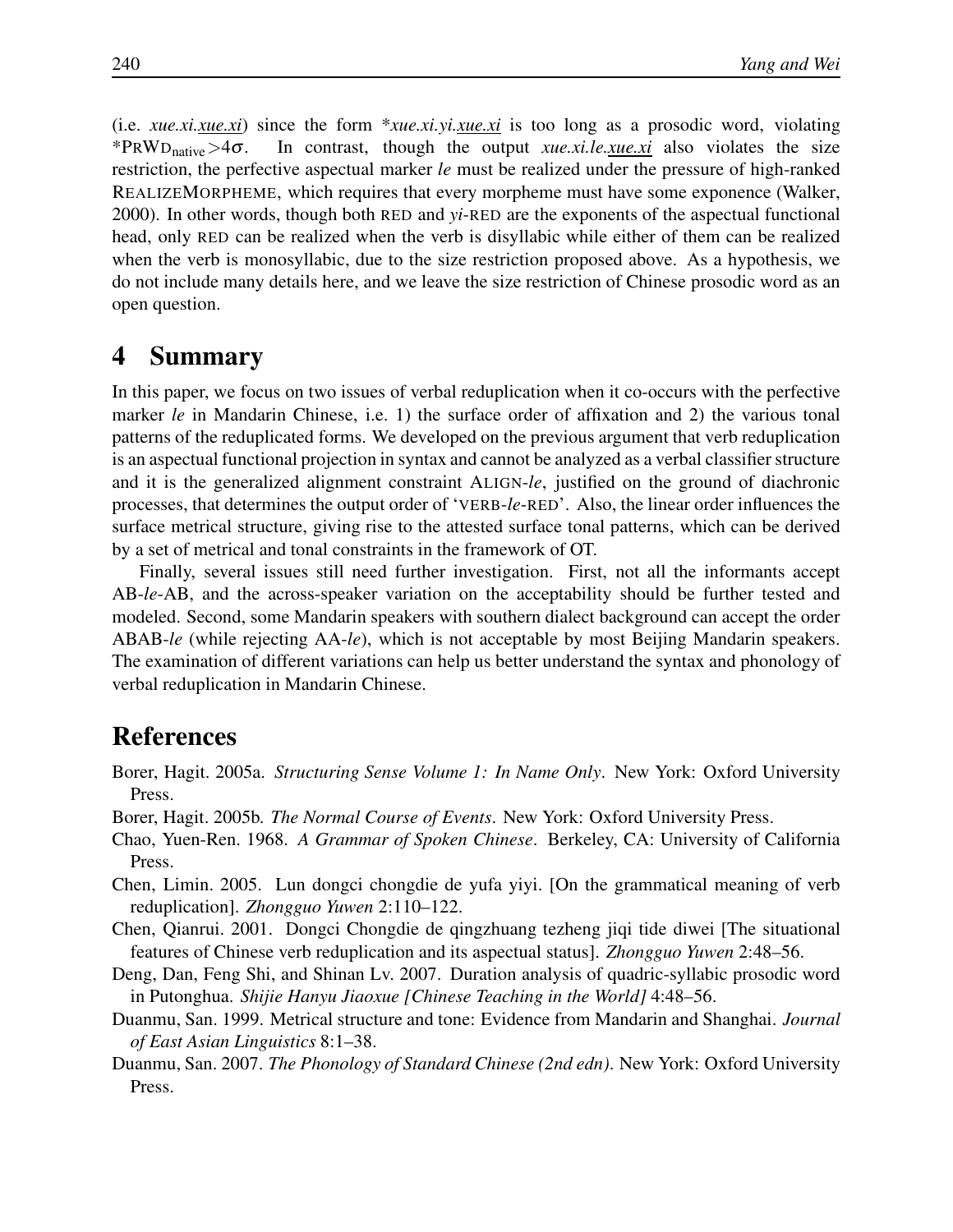- Duanmu, San. 2008. *Syllable Structure: the limits of variation*. New York: Oxford University Press.
- Duanmu, San. 2014. Syllable structure and stress. In *The Handbook of Chinese Linguistics*, ed. C.-T. James Huang, Y.-H. Audrey Li, and Andrew Simpson. John Wiley & Sons.
- Fan, Fanglian. 1964. Shilun suowei dongci chongdie [On the so-called verb reduplication]. *Zhongguo Yuwen* 4:264–278.
- Guo, Zhongzi. 2016. Hanyu ziran huayu sanyinjie yunlvci shichang yanjiu [The study of the duration of Mandarin trisyllabic prosodic word in natural production]. *Contemporary Foreign Languages Studies* 5:39–44.
- Itô, Junko, and Armin Mester. 1999. The structure of the phonological lexicon. In *The Handbook of Japanese Linguistics*, 62–100. Malden: Blackwell.
- Itô, Junko, and Armin Mester. 2001. Covert generalizations in optimality theory: the role of stratal faithfulness constraints. *Studies in Phonetics, Phonology and Morphology* 7:3–33.
- Kim, Tae-Eun. 2012. A Study of Mandarin Loanwords: Lexical Stratification, Adaptation and Factors. Doctoral Dissertation, University of Wisconsin-Madison.
- Lee-Kim, Sang-Im. 2016. Syntax-based phonological asymmetries: the case of adjective reduplication in Mandarin Chinese. *Lingua* 179:1–23.
- Li, Charles N., and Sandra A. Thompson. 1981. *Mandarin Chinese: a Functional Reference Grammar*. Berkeley, CA: University of California Press.
- Li, Fengjie. 2010. Han-Ying Duibi Yunlv Yinxixue zhong de Ruogan Wenti [Some Issues on Prosodic Phonology: a Comparative Study between Chinese and English]. Doctoral Dissertation, Nankai University, Tianjin.
- Lin, Hui-Shan. 2015. Chengdu Reduplication: An Optimality Theoretic Analysis. *Language and Linguistics* 16:843–872.
- Lin, Maocan, and Jingzhu Yan. 1980. Beijinghua qingsheng de shengxue xingzhi [The acoustic properties of the neutral tone in Beijing Mandarin]. *Fangyan* 3:166–178.
- McCarthy, John J. 2003. OT constraints are categorical. *Phonology* 20:75–138.
- McCarthy, John J., and Alan Prince. 1993. Generalized alignment. In *Yearbook of morphology 1993*, ed. Geert Booij and Jaap van Marle, 79–153. Dordrecht: Kluwer.
- McCarthy, John J., and Alan Prince. 1995. Faithfulness and reduplicative identity. In *University of massachusetts occasional papers in linguistics*, ed. Jill Beckman, Laura Walsh Dickey, and Suzanne Urbanczyk, Vol. 18, 249–384. Amherst, MA: GLSA Publications.
- Paris, Marie-Claude. 2013. Verbal reduplication and verbal classifiers in Chinese. In *Breaking down the barriers : interdisciplinary studies in chinese linguistics and beyond*, ed. Guangshun Cao, Hilary Chappell, Redouane Djamouri, and Thekla Wiebusch, Vol. 1, 257–278. Taipei: Academia Sinica.
- Prince, Alan, and Paul Smolensky. 1993/2004. *Optimality Theory: Constraint Interaction in Generative Grammar*. Malden, MA: Blackwell.
- Smith, Carlota S. 1991. *The Parameter of Aspect*. Dordrecht: Springer Science+Business Media.
- Smith, Carlota S. 1994. Aspectual viewpoint and situation type in Mandarian Chinese. *Journal of East Asian Linguistics* 3:107–146.
- Struijke, Caro. 2000. *Existential Faithfulness: A Study of Reduplicative TETU, Feature Movement, and Dissimilation*. New York: Routledge.
- Sui, Yanyan. 2007. The morphology and phonology in the reduplication of Standard Chinese: An OT Account. Master's thesis, Hunan University, Changsha.